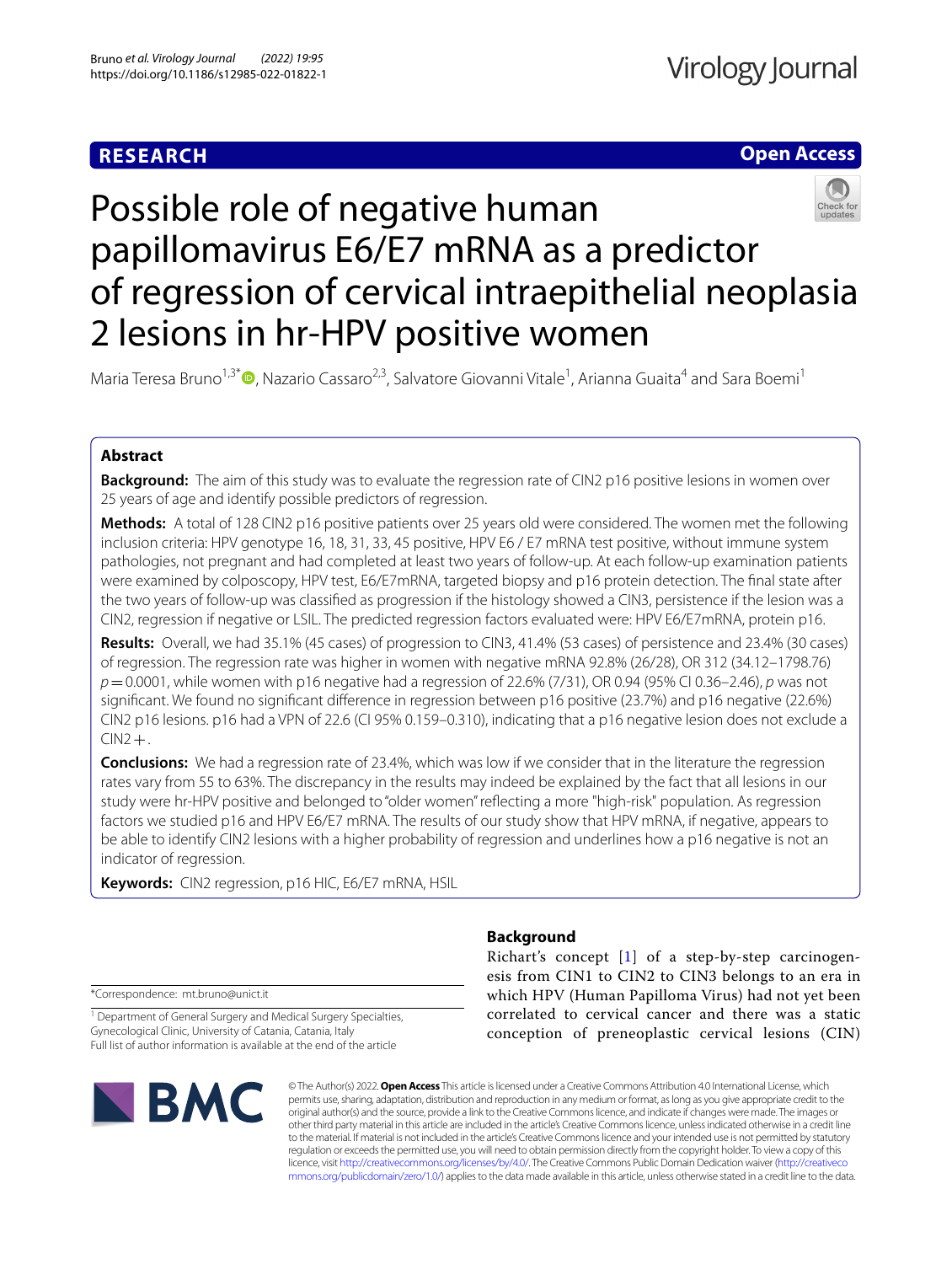that inevitably had to progress to carcinoma. Today we know the oncogenic activity of papillomavirus [\[2](#page-8-1), [3\]](#page-8-2) and it is known that HPV-induced carcinogenesis is a rather slow process, characterized by a first phase of persistent HPV infection, followed by viral DNA integration and transformation of the squamous cells into CIN; the transformation of CIN3 into invasive cancer.

It is true that it is a process that takes many years, but it is also true that the process is reversible at any pre-invasive stage. The study by Oster [[4](#page-8-3)] highlights the concept of CIN regression; CIN lesions are dynamic in the sense that all CINs can regress. In the literature about 60% of grade 1 cervical intraepithelial neoplasms (CIN1) regress, 30% persist, 10% progress to CIN3 and 1% progress to invasive cancer [[5\]](#page-8-4).

Therefore the concept of a preneoplastic lesion becomes dynamic and related to papillomavirus, thus in March 2012 the LAST Project (Anogenital Squamous Terminology) [[6\]](#page-8-5), consisting of members of the college of American pathologists and the American society of colposcopy, advised the use, for the related HPV pathology of the cervix, of the term SIL (Squamous Intraepithelial Lesion) instead of CIN, already used for cytology in the Bethesda System. It calls for abandoning of the three-level classification of CIN (CIN1, CIN2, CIN3) and opens up to a two-level terminology, which better reflects the biology of viral infection, LSIL\CIN1, and HPV viral infection, to be used at follow-ups and HSIL\CIN3, the true preneoplastic lesion, worthy of excisional treatment.

In the CIN classification there is also the difficulty in the interpretation of the various histological pictures, in fact, while pathologists agree when there are findings of carcinoma and it is easy to diagnose the histological CIN3, the CIN2 category continues to be an equivocal diagnosis, because it is not easily reproducible. Since the diagnosis of CIN2 cannot be reliably differentiated only by histopathological criteria, it is recommended to test for the immunohistochemical p16 protein (IHC). Negative CIN2 p16 is considered a viral lesion (CIN1), thus it undergoes follow-up, CIN2 p16 positive is considered a preneoplastic lesion (CIN3) and is treated with excision.

There is evidence that CIN2 has a regression rate of about 60% [[7\]](#page-8-6), especially in the category of young women (< 25 years old) [[8,](#page-8-7) [9](#page-8-8)].

Current knowledge on CIN2 regression rates in women over the age of 25 is scarce [[10](#page-8-9)].

The aim of this study was to evaluate the regression rate of CIN2 p16 positive lesions in women over 25 years of age and identify possible predictors of regression.

## **Materials and methods**

We studied the clinical fles of 210 patients who, from April 2017 to April 2019, had undergone a biopsy for CIN2 at the Colposcopy clinic of the Gynecology Unit of the University Hospital of Catania (University of Catania, Italy) and we selected the women who met the following inclusion criteria: age over 25 years, histological diagnosis of CIN2, who preferred pending management rather than immediate excisional treatment, with squamouscolumnar junction visible on colposcopy, positive p16 protein test, HPV DNA positive at genotypes 16, 18, 31, 33, 45, HPV E6 / E7 positive mRNA, not pregnant, without immune system disease and who had completed at least two years of follow-up.

The mean age of the HSIL/CIN2 patients included in the study was 38 years (range,  $26-46$ ). The study was conducted in accordance with the 1975 Helsinki Declaration. The investigations were conducted through the retrospective review of the medical database. The study protocol was notifed, according to the current legislation on observational studies provided by AIFA, to the Catania1 Ethics Committee of the Catania university hospital, which did not request additions or changes to the protocol. Furthermore, the Catania1 Ethics Committee found the consent of the study participants unnecessary as the study concerned only the retrospective review of the medical database.

Follow-up was carried out every 6 months. At each follow-up examination patients were examined by colposcopy, HPV test, E6/E7mRNA, targeted biopsy and p16 protein detection. After cytological sampling for HPV DNA, samples were sent to the laboratory for DNA extraction and viral DNA genotyping by genetic amplifcation followed by hybridization with genotype-specifc probes capable of identifying most of the HPV genotypes of the genital region [28 high-risk HPV genotypes (16, 18, 26, 31, 33, 35, 39, 45, 51, 52, 53, 56, 58, 59, 66, 68, 73, 82), low-risk (6, 11, 40, 43, 44, 54, 70) and undefned risk  $(69,71,74)$ ]. The commercial method used was the MAG NucliSenseasy system (bioMerieux SA, Marct l'Etoile, France). The expression of viral oncogenes E6/E7 was investigated, identifying mRNA by the NucliSENS EasyQ HPV assay (bioMérieux). E6/E7 mRNA was tested for 16, 18, 31, 33, 45 genotypes.

Colposcopy was performed using a Zeiss OPM1F colposcope (Carl Zeiss, Jena, Germany) and applying acetic acid and Lugol iodine solution. Any colposcopic anomaly was classifed according to the nomenclature proposed by the International Federation for Colposcopy and Cervical Pathologies (IFCPC) into 3 degrees of increasing abnormalities according to severity: Abnormal Transformation Zone (ATZ) grade 1 (ATZ1), grade 2 (ATZ2) or cancer.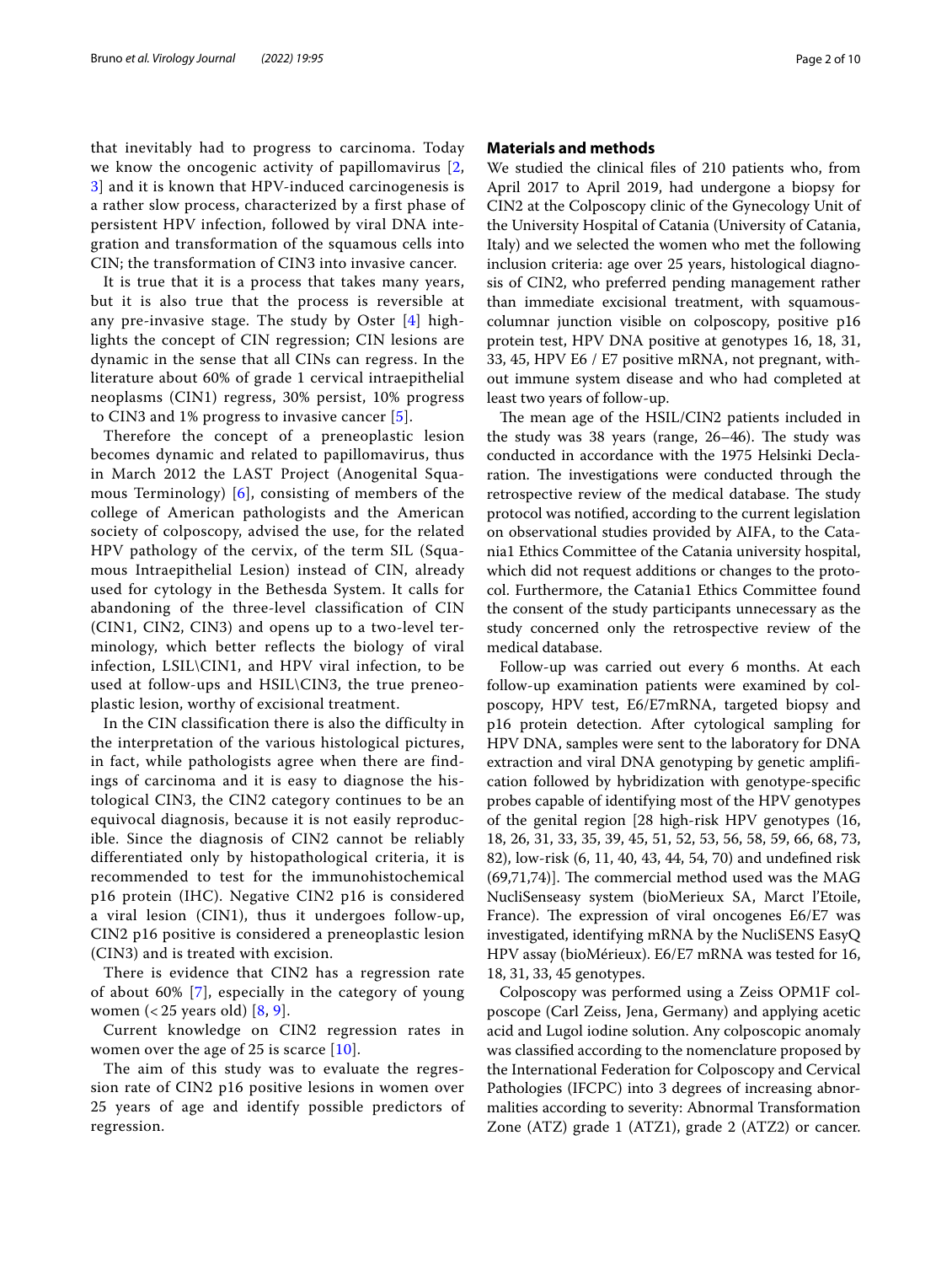We evaluated the visibility of the squamous-columnar junction and specifc biopsies were taken from the portio.

All histological specimens were fxed in 10% neutral buffered formalin and embedded in paraffin following routine procedures. The histological diagnosis of HSIL/ CIN2 was established according to the WHO criteria on the basis of morphological criteria using hematoxylin and eosin (H&E) staining, without knowing the hrHPV status or the Pap test result. All slides were reviewed by two gynecological pathologist.

And then a test for the p16 protein with immunohistochemical techniques (IHC), using p16 markers (CINtec p16 INk4a Histology Kit, clone E6H4) was carried out.

The final state after the two years of follow-up was classifed as progression if the histology showed a CIN3, persistence if the lesion was a CIN2, regression if negative or LSIL. Cases of progression underwent LEEP.

The predicted regression factors evaluated were: HPV E6-E7mRNA, p16protein.

# **HPV testing: NucliSENS EASYQ HPV assay (bioMérieux)**

The technique was previously described  $[11]$  $[11]$ .

# **HPV E6/E7 mRNA testing: PreTect HPV‑proofer real‑time multiplex NASBA test**

A detailed description of the HPV-Proofer protocols has been published [\[12](#page-8-11)].

The amplification and detection of HPV E6/E7 mRNA was performed with the PreTect HPV-Proofer real-time multiplex NASBA test**,** using PCR with primers/probes for HPV types 16, 18, 31, 33 and 45.

The PreTect HPV-Proofer real-time multiplex NASBA test was performed as suggested by the manufacturer (NorChip AS, Klokkarstua, Norway). Briefy, three premixes were made by reconstituting the reagent sphere, containing nucleotides, dithiothreitol and MgCl2, in a reagent sphere diluent (Tris–HCl, 45% dimethyl sulfoxide). Then, the primer-molecular beacon mixture U1 small nuclear protein specifc ribonucleoprotein A (U1A) -HPV-16, HPV-33-HPV-45 or HPV-18-HPV-31 was added along with a KCl stock solution. Ten microliters of this premix were distributed to each well in a reaction plate, followed by the addition of RNA and 4 min of incubation at 65 °C (to destabilize secondary RNA structures) and 4 min of incubation at 41  $^{\circ}$ C. The reaction was initiated by adding enzymes (avian myeloblastosis virus reverse transcriptase, RNase H and RNA polymerase T7) and was measured in real time using a Lambda FL 600 fuorescence reader (Bio-Tek, Winooski, VT) at 41 °C for 150 min. The total reaction volume was 20 μl. A newly developed software package (PreTect analysis software; NorChip AS, NO) was used for the analysis of the experimental data. The excitation filters (nm) for 6-carboxyfuorescein and Texas Red were, respectively, 485/20 and 590/20 and the emission filters  $\lambda$  (nm) were, 530/25 and 645/40, respectively. RNA isolated from CaSki cells was used as a positive control for HPV-16. Artifcial and standardized oligonucleotides corresponding to the viral sequence were used as positive controls for HPV types 18, 31, 33 and 45. As a performance control, to avoid false negative results due to RNA degradation, we used a set of primers and a probe directed against human U1A mRNA. Negative controls consisting of all reagents except RNA were included in each run.

# **Immunostaining slides for p16: CINtec**® **INK4a; Roche diagnostics**

Tissue sections obtained from biopsy or cervix cone following LEEP were paraffin embedded and formalinfxed and were then dewaxed in xylene hydrated using graduated ethanol blends. Slides were treated with 0.3% hydrogen peroxide for 30 min to quench endogenous peroxidase activity, rinsed for 20 min with PBS bufered saline. A monoclonal mouse antibody directed against human p16INK4a protein (clone E6H4) was used and after an overnight incubation at 4 °C, a goat anti-mouse secondary antibody, was applied for 30 min at room temperature, followed by the avidin–biotin-peroxidase complex (Vector Laboratories, Burlingame, CA, USA) for another 30 min at the same temperature. The slides were then incubated with DAB (3, 3'-diaminobenzidine) for 5 min, counterstained with hematoxylin for 5 s, and then viewed under a microscope (Carl Zeiss, Germany).

For the results of p16 we considered two factors: intensity and distribution. Intensity is considered as difuse block, patchy or focal; the distribution may be limited to a lower third, up to the middle third or up to the upper third.

p16 was positive if the samples showed a continuous nuclear or nuclear and cytoplasmic staining of the cells of the basal and parabasal layer of the epithelium, extended to more than a third of the entire epithelial thickness, and exclusively intense localization.

p16 was negative if the samples showed the absence of staining in the epithelium, cytoplasmic staining of isolated cells or small focal cell clusters, and an extent of less than one third of the epithelial thickness.

p16 is not recommended in cases of unambiguous histological lesions. Therfore, if a CIN1 lesion shows diffuse and strong p16 according to LAST, these lesions have yet to be interpreted as CIN1, despite p16 being difuse.

Some cases that were negative for the p16 protein during follow-up were classifed as CIN2 p16 negative because they still had a convincing CIN2 morphology and did not fall within the current defnitions of LSIL.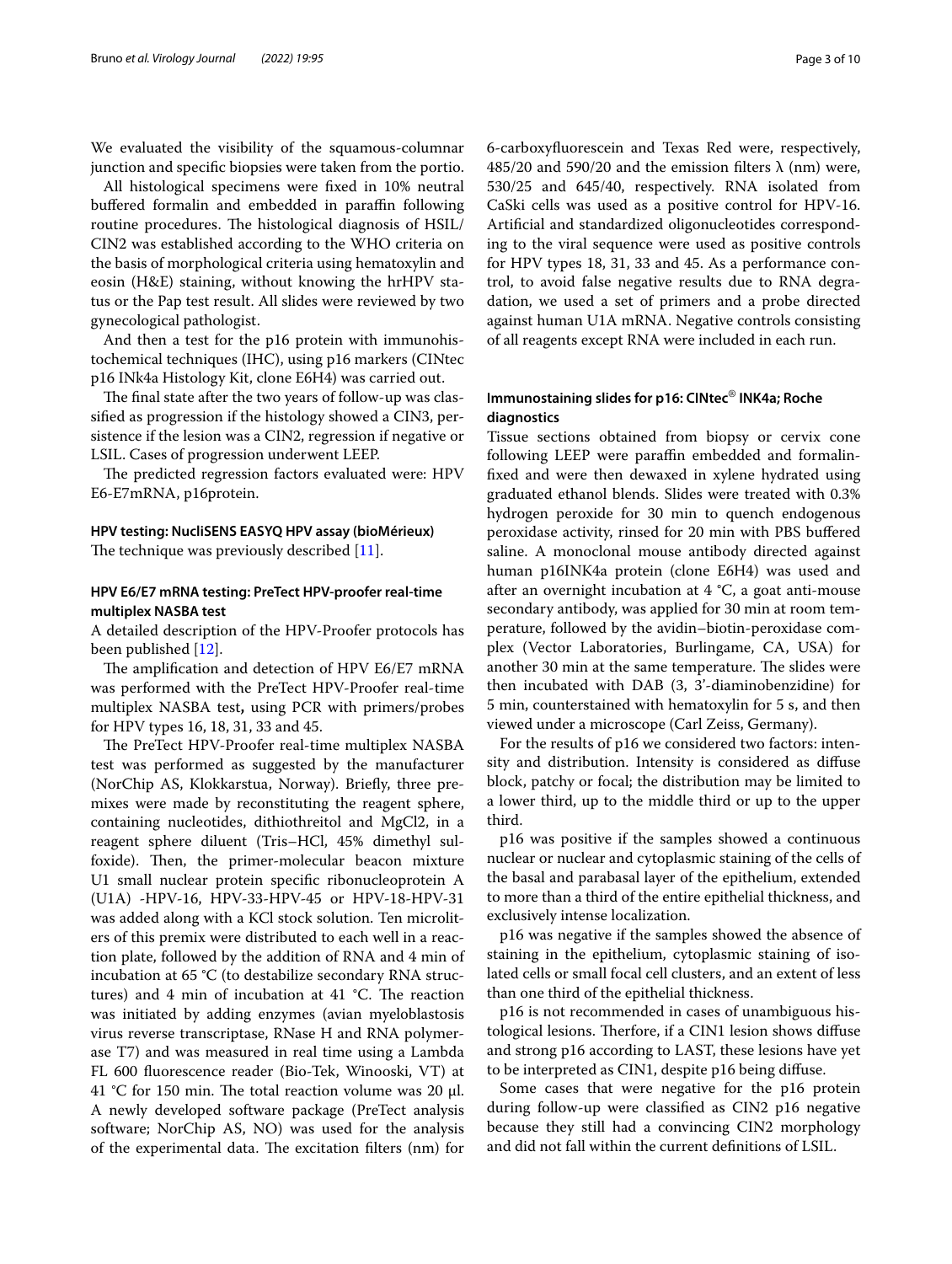We did not consider the viral genotype as all the women in the study were hr-HPV positive at baseline for genotypes 16, 18, 31, 33, 45.

## **Statistical analysis**

Statistical analysis was performed by using the SPSS software package for Windows (version 15.0, SPSS, Chicago, IL, USA). Descriptive statistics are expressed as frequency, arithmetic mean, and percentages. The results are summarized in tables. The relationship between the categorical variables was evaluated by Chi-square tests or exact Fisher tests, depending on the sample size. We studied p16 and HPV E6/E7 mRNA as predictive variables, their ability as predictors of regression or progression were evaluated by estimating odds ratios (OR) with confidence intervals (CI) of 95%.  $p$  < 0.05 was considered statistically signifcant.

In addition, the sensitivity, specificity, negative predictive value (NPV) and positive predictive value (PPV) of the HPV E6/E7 mRNA test and p16 were evaluated.

## **Results**

Of the 210 patients with a histological diagnosis of HSIL/ CIN2, 128 met the inclusion criteria. After a follow-up period of 24 months, we had 35.1% (45 cases) progression to CIN3, 41.4% (53 cases) persistence and 23.4 (30 cases) regression (Table [1\)](#page-3-0).

No case of progression to invasive carcinoma was observed.

The flowchart for participation in the study is shown in Fig. [1.](#page-4-0)

The study group consisted of 128 women, p16 positive and mRNA positive at baseline.

During the 24-month follow-up, 31 positive p16 cases and 28 positive mRNA cases became negative.

Stratifcation of the study sample according to the results of mRNA and p16, after two years of follow-up, is shown in Table [1](#page-3-0). In the negative p16 group we had 3

<span id="page-3-0"></span>**Table 1** Regression, Persistence and Progression according to variables: p16 and E6/E7 mRNA

| <b>Variables</b> | n°  | Regression | Persistence | Progression | <i>p</i> -value |
|------------------|-----|------------|-------------|-------------|-----------------|
|                  |     | n (%)      | n (%)       | n (%)       |                 |
|                  | 128 | 30(23.4)   | 53 (41.4)   | 45 (35.1)   |                 |
| p16              |     |            |             |             |                 |
| negative         | 31  | 7(22.6)    | 21(67.7)    | 3(9.7)      | 0.078           |
| positive         | 97  | 23(23.7)   | 32(33)      | 42 (43.3)   |                 |
| E6/E7mRNA        |     |            |             |             |                 |
| negative         | 28  | 26 (92.8)  | 2(7.14)     | 0           | 0.0001          |
| positive         | 100 | 4(4.0)     | 51(51)      | 45 (45)     |                 |

cases of progression to CIN3, OR 0.14 (95% CI 0.04–0.49)  $p$ <0.05, 21 cases of persistence and 7 cases of regression, OR 0.94 (95% CI 0.36–2.46), p not significant. The positive p16 group had 23 cases of regression, 32 cases of persistence and 42 cases of progression, OR 7.13 (95% CI 2.03–25.91,) *p*<0.05.

Of the mRNA negative women there were 26 cases of regression, OR 312 (95% CI 54.12%-1798.76), *p*<0.05, no case of CIN3 progression and only 2 cases of persistence; the positive mRNA women had 4 cases of regression, 51 cases of persistence and 45 cases of progression, OR 22.91 (95%C I3.00–17.00) *p*<0.05.

Table [2](#page-5-0) shows that the regression rate was higher in women with negative mRNA 92.8% (26/28), OR 312 (95% CI 54.12–1798.76)  $p < 0.05$ , while women with negative p16 had a regression of 22.6% (7/31) OR 0.94 (95% CI 0.36–2.46), p was not signifcant. We found no signifcant diference in regression between p16 positive and p16 negative CIN2 lesions ( $p=0.078$ ).

The rate of progression in the two study populations difered little, 45% (45/100) of mRNA positive women, with OR 22.91 (95% CI 3.00–17.00), *p*<0.05, compared to 43.3%(42/97) of p16 positive women, with OR 7.13 (95% CI 2.03–25.91), *p*<0.05 (Table [3\)](#page-5-1).

Table [4](#page-5-2) shows the values of sensitivity, specifcity, positive predictive value (PPV) and negative predictive value (NVP) for p16 and for mRNA E6/E7.

# **Discussion**

Conducting long-term prospective observational studies is impossible for patients with CIN3, for obvious ethical reasons. The New Zealand study  $[13]$  $[13]$  was the only prospective study on the natural history of cervical cancer in which women with CIN3 were discontinued from treatment. Over 30% of these women developed cervical cancer, compared to less than 1% of treated women. This study, a milestone in the natural history of cervical cancer, showed us that it takes at least 10 years for progression from CIN3 to cancer. Unfortunately, no data on CIN regression were obtained, thus the data we have today on CIN3 regression are derived from retrospective studies, since for ethical reasons CIN3 must necessarily be treated. Oster's study [\[4\]](#page-8-3) provides evidence of the regression capacity of CIN3 of 33% and CIN2 of 55%.

A recent systematic review and meta-analysis found a CIN2 regression rate after 6 months of 52% and a regression rate of 50% after 24 months. Regression is more frequent for women under the age of 30 [[14\]](#page-8-13).

In a prospective cohort study [\[15\]](#page-8-14) of 95 women aged 18 to 23 years, the regression rate was 63% within 2 years.

Considering that the elimination rate of HPV infection is higher in younger women and the persistence of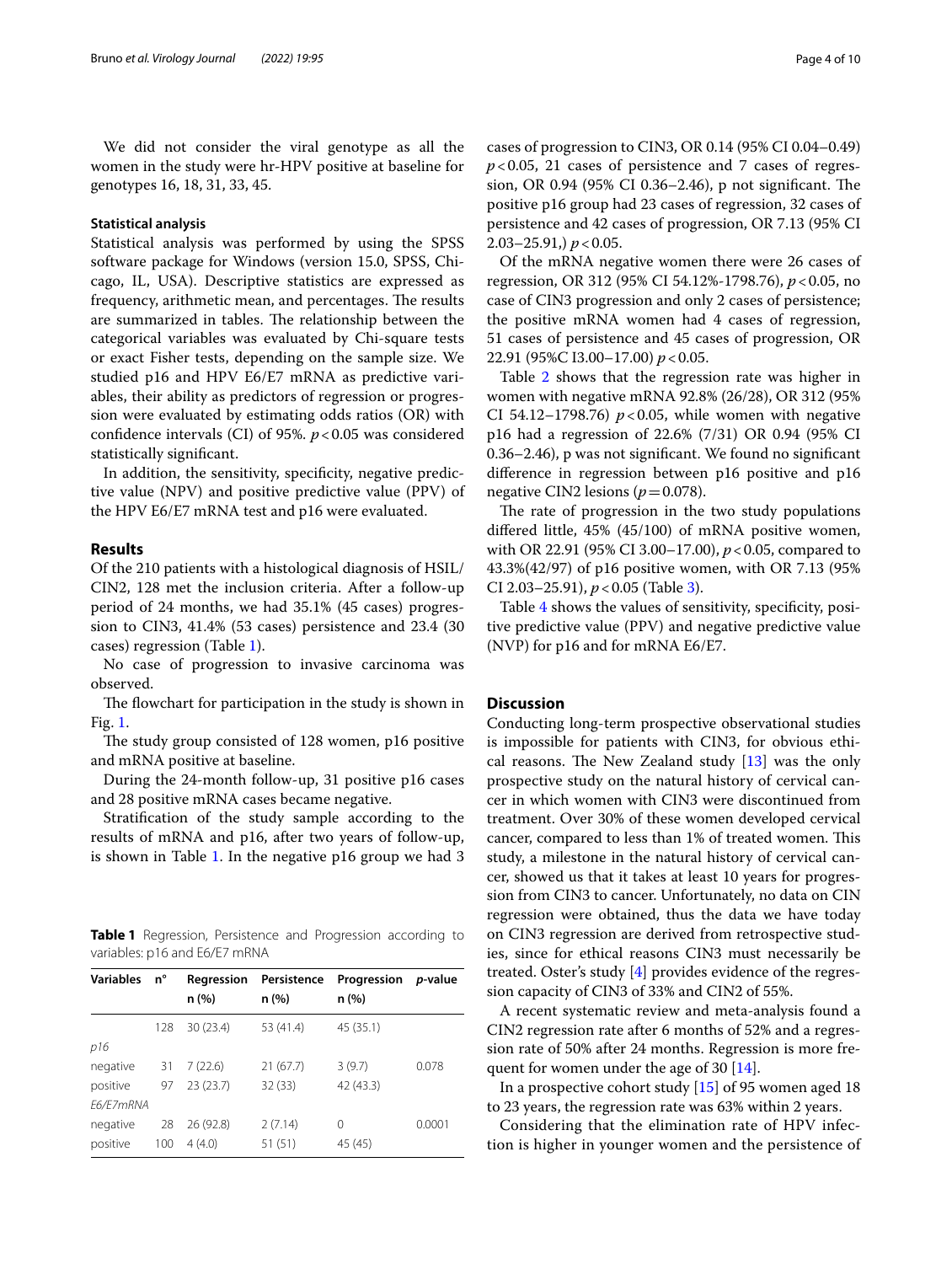

<span id="page-4-0"></span>this infection seems to increase with age, CIN 2 lesions are less likely to regress with increasing age [[16,](#page-8-15) [17\]](#page-8-16).

Few studies have evaluated the CIN2 regression rate in women over the age of 25.

In our study we only considered women over the age of 25 and the regression rate was 23.4% (30/128).

We had a low regression rate, considering that previous studies had regression rates from 55 to 63%.

The discrepancy in the results can be explained by the fact that all the lesions in our study were hr-HPV positive and belonged to "older women" who refected a more "high-risk" population. The study by Discacciati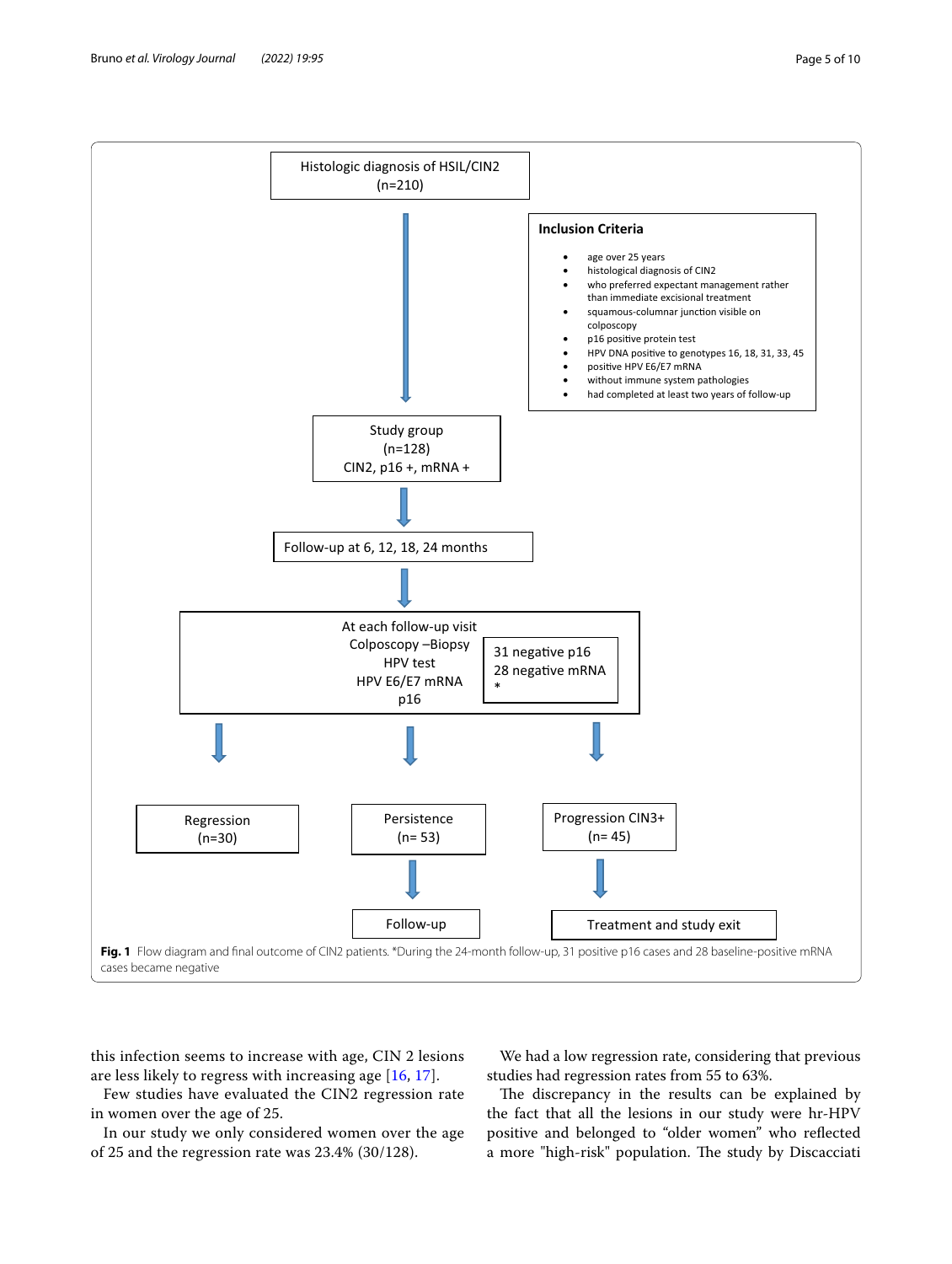<span id="page-5-0"></span>**Table 2** Odds Ratio and p-value of patients with CIN2 regression according to p16 and E6/E7mRNA at 24 months of follow-up

| <b>CIN2 Regression</b>                                               |           |                     |                                            |                  |  |  |
|----------------------------------------------------------------------|-----------|---------------------|--------------------------------------------|------------------|--|--|
| <b>Variables</b>                                                     | n°        | n (%)               | Odds Ratio (95% CI)                        | p-value          |  |  |
| Overall<br>p16                                                       | 128       | 30 (23.4)           |                                            |                  |  |  |
| 7(22.6)<br>31<br>negative<br>23(23.7)<br>positive<br>97<br>F6/F7mRNA |           |                     | $0.94(0.36 - 2.46)$<br>$1.07(0.41 - 2.79)$ | 0.8971<br>0.8971 |  |  |
| negative<br>positive                                                 | 28<br>100 | 26 (92.8)<br>4(4.0) | 312 (54.12-1798.76)<br>$0.00(0.00 - 0.02)$ | 0.0001<br>0.0001 |  |  |

<span id="page-5-1"></span>**Table 3** Progression rate, odds ratio and p-value of CIN2 patients at 24 months of follow-up according to p16 and E6/ E7mRNA

| <b>CIN2 Progression</b> |             |           |                     |         |  |  |
|-------------------------|-------------|-----------|---------------------|---------|--|--|
| Test                    | n°<br>n (%) |           | Odds Ratio (95% CI) | p-value |  |  |
|                         | 128         | 45 (35.1) |                     |         |  |  |
| p16                     |             |           |                     |         |  |  |
| negative                | 31          | 3(9.7)    | $0.14(0.04 - 0.49)$ | 0.0006  |  |  |
| positive                | 97          | 42 (43.3) | 7.13 (2.03-25.04)   | 0.0006  |  |  |
| F6/F7mRNA               |             |           |                     |         |  |  |
| negative                | 28          | 0         | $0.04(0.01 - 0.33)$ | 0.0001  |  |  |
| positive                | 100         | 45 (45)   | 22.91 (3.00-175.00) | 0.0001  |  |  |

also included hr-HPV negative lesions or lesions with unknown HPV status and it found no association between age and CIN2 regression [\[18\]](#page-8-17). Miyamoto's study, which included older women, whose mean age was 36.5–39.8 years, found a higher mean age in women who showed disease regression than progression and persistence [[19\]](#page-8-18). Based on these results, it is not possible to establish an association between age and CIN2 regression. A biological explanation for this could be that the elimination of the disease is an immune-mediated process, which can be independent of age and duration of the HPV infection.

It has been established that CIN2 has spontaneous regression capabilities, therefore it becomes important, despite LAST recommending a two-level system, to maintain the CIN2 category for better clinical management; for example, allowing conservative treatment of CIN2 lesions in young women, and it would be useful to identify CIN2 lesions capable of regressing.

To date, no test and no biomarker can predict the progression or regression of CIN2. HPV DNA tests and PCR genotyping are very sensitive but not very specific, the presence of HPV DNA does not discriminate active infections from latent or transient ones [[20\]](#page-8-19). PCR genotyping highlights the presence of high-risk genotypes, in particular genotype 16, the most endowed with oncogenic capacity  $[21, 22]$  $[21, 22]$  $[21, 22]$  $[21, 22]$ . One of the ways to increase specifcity for the detection of high-grade cervical disease and identify markers of its evolution, is to look for the expression of viral oncogenes E6/E7 [[23](#page-8-22)], by directly testing E6/E7 mRNA in the lesion (HPV E6/ E7 mRNA test) and indirectly by dosing the p16 protein, Kinase-Cyclic dependent inhibitor (p16 protein test): its increase indicates that the virus's E7 oncogene degraded the pRb protein by precipitating the cell towards oncogenesis. The two most promising predictors are: p16 IHC and HPV E6/E7 mRNA.

The efficacy of p16 as a diagnostic biomarker in HSIL lesions (CIN2) has been widely demonstrated  $[24]$  $[24]$ . The use of p16 helps to distinguish CIN3 from its imitations, such as immature squamous metaplasia or therapeutic changes [[25\]](#page-8-24), but its sensitivity in detecting CIN2/CIN3 may be reduced by a small fraction of CIN 2/3 or carcinomas that may show weak or negative p16 staining [[26](#page-8-25)].

Difuse p16 IHC staining is typical of CIN3, but cases of CIN2 in which the positivity to p16 is not total, also lend themselves to creating false negatives or positives.

LAST's latest recommendation states that p16 should not be used in cases with unique morphology. Up to 35% of CIN2 histological lesions are p16 negative i.e. not broadly positive but morphologically retain the characteristics of a CIN2, in addition, up to half of CIN1 lesions are largely p16 positive [[27](#page-8-26)[–29](#page-8-27)] (destined to progress). In our study of 31 CIN2 cases that became negative for the p16 protein during follow-up, they were classifed as CIN2 p16 negative because they still had a convincing CIN2 morphology and did not fall under the current defnitions of LSIL (of these only 7 also regressed morphologically).

<span id="page-5-2"></span>**Table 4** Performance indicators of p16 and E6/E7 mRNA

|            | Sensibility (%) | 95% CI      | Specificity | 95% CI          | <b>PPV</b> | 95% CI          | <b>NPV</b> | 95% CI          |
|------------|-----------------|-------------|-------------|-----------------|------------|-----------------|------------|-----------------|
| p16        |                 | 0.670-0.825 | 233         | $0.165 - 0.318$ | 76         | $0.678 - 0.825$ |            | $0.159 - 0.310$ |
| E6/E7 mRNA | 98              | 0.932-0.995 | 86          | $0.793 - 0.918$ | 96         | $0.905 - 0.985$ | 93         | $0.866 - 0.955$ |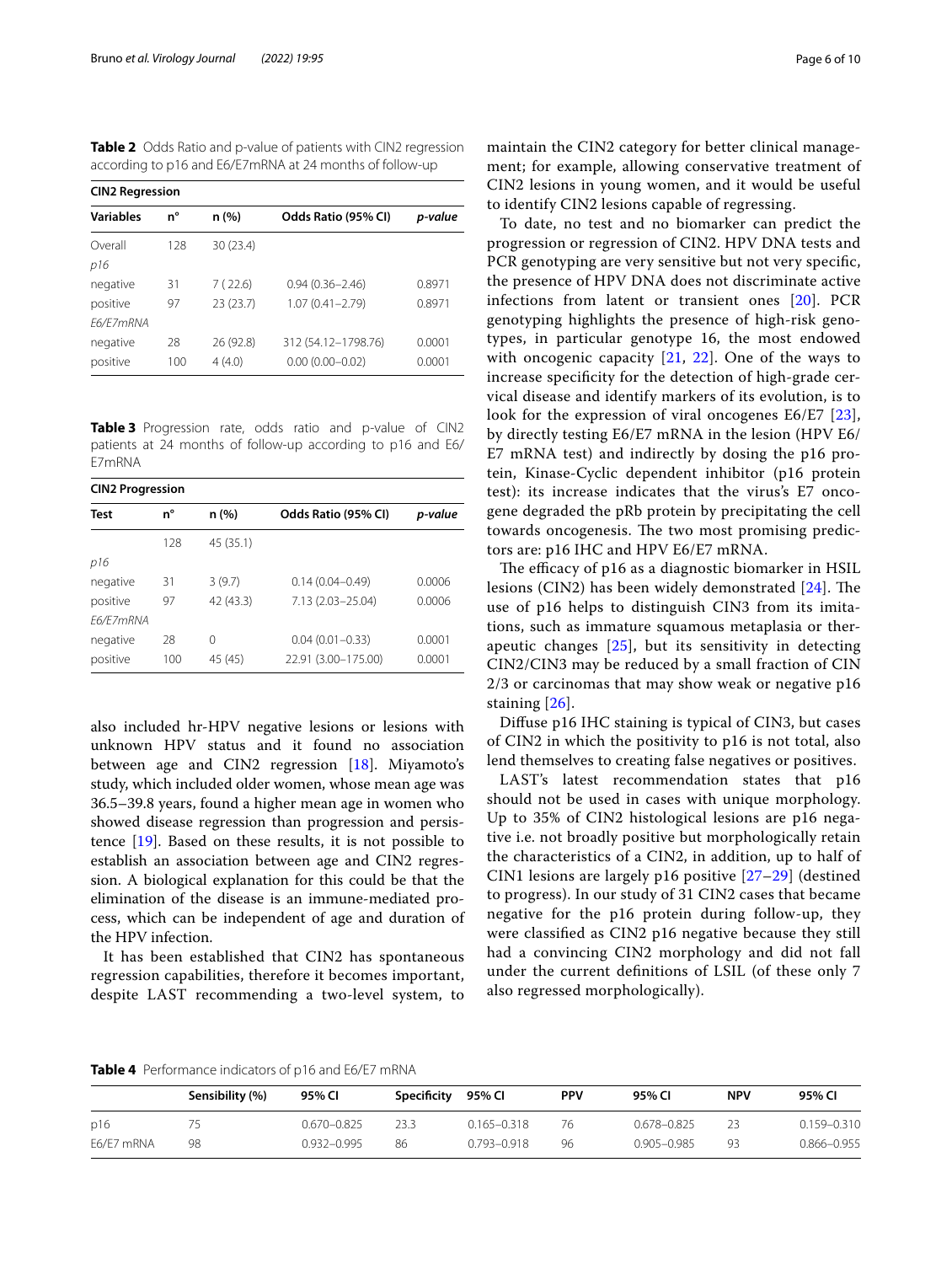The efficacy of p16 as a prognostic biomarker in CIN2 is currently not evaluated due to a limited number of studies and their conficting results [\[30](#page-8-28)].

Logic tells us that a negative p16 or a negative mRNA should predict a favorable prognosis for CIN2 lesions towards regression. But it is not that simple, it has been shown that a positive p16 CIN is less likely to regress than a negative p16 CIN and is more likely to progress. The difficulty in applying these results to clinical practice is that some positive p16 CINs may still regress, while some negative p16 CINs may still progress.

Analyzing the data related to the negative state of the two markers during the follow-up we had conficting results. mRNA test negativity is consistent as a marker of CIN2 regression with 92.8% of regression cases, OR 312 (95% CI 54.12%-1798.76), *p*<0,05*,* while p16 negative with 22.6% of regressed cases, OR 0.94 (95% CI 0.36– 2.46)  $p = 0.897$ , seems unable to predict lesion regression.

Branca [\[24](#page-8-23)] noted that HPV HR clearance was slightly faster in p16INK4a positive women than in negative women, but the difference was not significant. These data imply that p16INK4a does not predict clearance (p 0.198) or persistence (p 0.243) of HR-HPV in the cervix.

Guedes saw that p16 negative women had a slower spontaneous CIN2 regression, compared to p16 positive women, indicating that p16 does not predict CIN2 outcome.

In our study, negative p16 women regressed by 22.6%, OR 0.94 (95% CI 0.36- 2.46), p was not signifcant, and this was in agreement with Guedes' study [\[29\]](#page-8-27) we found no signifcant diferences in regression between p16 positive and p16 negative lesions (Table [3](#page-5-1)).

Our results confrm those of other authors [[24](#page-8-23), [27](#page-8-26), [31](#page-8-29)] and underline how a p16 negative is not an indicator of regression.

In the p16 negative group, three women had progression to CIN3 during follow-up. This fact is confirmed in the literature. Genoves [\[32\]](#page-8-30) reported that a small percentage of negative CIN2 p16 lesions may progress to CIN3, in particular, 5 out of 6 cases of negative CIN2 p16 biopsies demonstrated HSIL at follow-up excision, suggesting that a large percentage of negative CIN2 p16 may still progress to HSIL. Maniar found that 26.2% (27/103) of positive CIN2 p16 had progressed to CIN3, while only 4.4% (2/45) of negative CIN2 p16 had progressed to CIN3, a statistically signifcant diference [\[33\]](#page-8-31). Nishio examined the progression of CIN 1–2 and found 6 out of 66 cases of CIN 1–2 p16 negative were progressive [\[34](#page-8-32)].

A p16 negative does not exclude an HSIL/CIN3 outcome, in fact, in the study group we observed a low, but significant, number (3 cases)  $(p < 0.05)$  of patients with negative p16 staining who developed a CIN3 in the follow-up. On the other hand, p16 has a VPN of 22.6 (CI 95% 0.159- 0.310), indicating that a p16 negative lesion does not exclude a  $CIN2+$ . These findings raise concerns about the usefulness of p16 as a marker of regression in women with CIN2 in clinical practice and reinforce LAST recommendations indicating that p16 should only be used in cases with equivocal CIN1/ CIN2 characteristics or in the diferential diagnosis between CIN2/3 and its benign imitators [\[35](#page-8-33)].

The rate of progression in the two study populations difered little, 45% (45/100) of mRNA positive women, OR 22.91(95% CI 3.00–17.00) *p* < 0.05, compared to 43.3% (42/97) of p16 positive women, OR 7.13 (95% CI 2.03–25.91)  $p < 0.05$ .

P16 has a good sensitivity (75.5%) and a good PPV (76.6%) and with an OR 7.13 it is a valid marker of progression: this has been confrmed in the literature.

The mRNA test we used in our study detects only 5 of the 18 types of high-risk HPV included in the DNA test. These 5 high-risk HPV types (16, 18, 31, 33 and 45) comprise 97% of the oncogenic HPV types found in cervical cancers in Europe and North America [[22](#page-8-21)]. Typically, the sensitivity of NASBA E6/E7 tests is limited by the small number of targeted types of hr-HPV [[36](#page-8-34)], in our study we considered only women positive for the genotypes covered by the NASBA test (5 genotypes) achieving good sensitivity and specifcity of the test.

The HPV E6/E7 mRNA test has an excellent sensitivity (98%), an excellent specifcity (86.7%), a PPV of 96% and an NPV of 93%. These values make mRNA an excellent marker of regression but also of progression in its positive form, OR 22.91(95% CI 3.00–17.00),  $p < 0.05$ .

Negative mRNA cases revealed 93% lesion regression, OR 312 (34.12–1798.76) p<0,05, persistence 7%, and no cases of progression.

The results of the NTCC2 study  $[37]$  and the study by Lie et al. [\[38](#page-8-36)] show that HPV mRNA, if negative, seem able to identify CIN2 lesions with a higher probability of regression. Moreover, the study of PG Rossi et al. associates a greater capacity for regression with mRNA, in fact, the regression of CIN2 has been estimated to be 70% and 40% in E6/E7 mRNA and p16 negative women, respectively [\[39\]](#page-8-37). A negative HPV E6/E7 mRNA test confers a risk of invasive cervical cancer and  $CIN2+at 5$  years, comparable to that of a negative HPV DNA test [\[37\]](#page-8-35).

These studies support our results and suggest that the mRNA of HPVE6/E7 may ultimately be higher than p16 in identifying cases destined to regress [\[40](#page-8-38)].

Authors [[41\]](#page-9-0) indicate that high sensitivity and negative predictive value, unlike p16 [\[29\]](#page-8-27), can be used to predict recurrence of cervical lesions after LEEP. In our previous work [\[11\]](#page-8-10) we showed how the persistence of genotype 16 after LEEP indicates a high risk of recurrence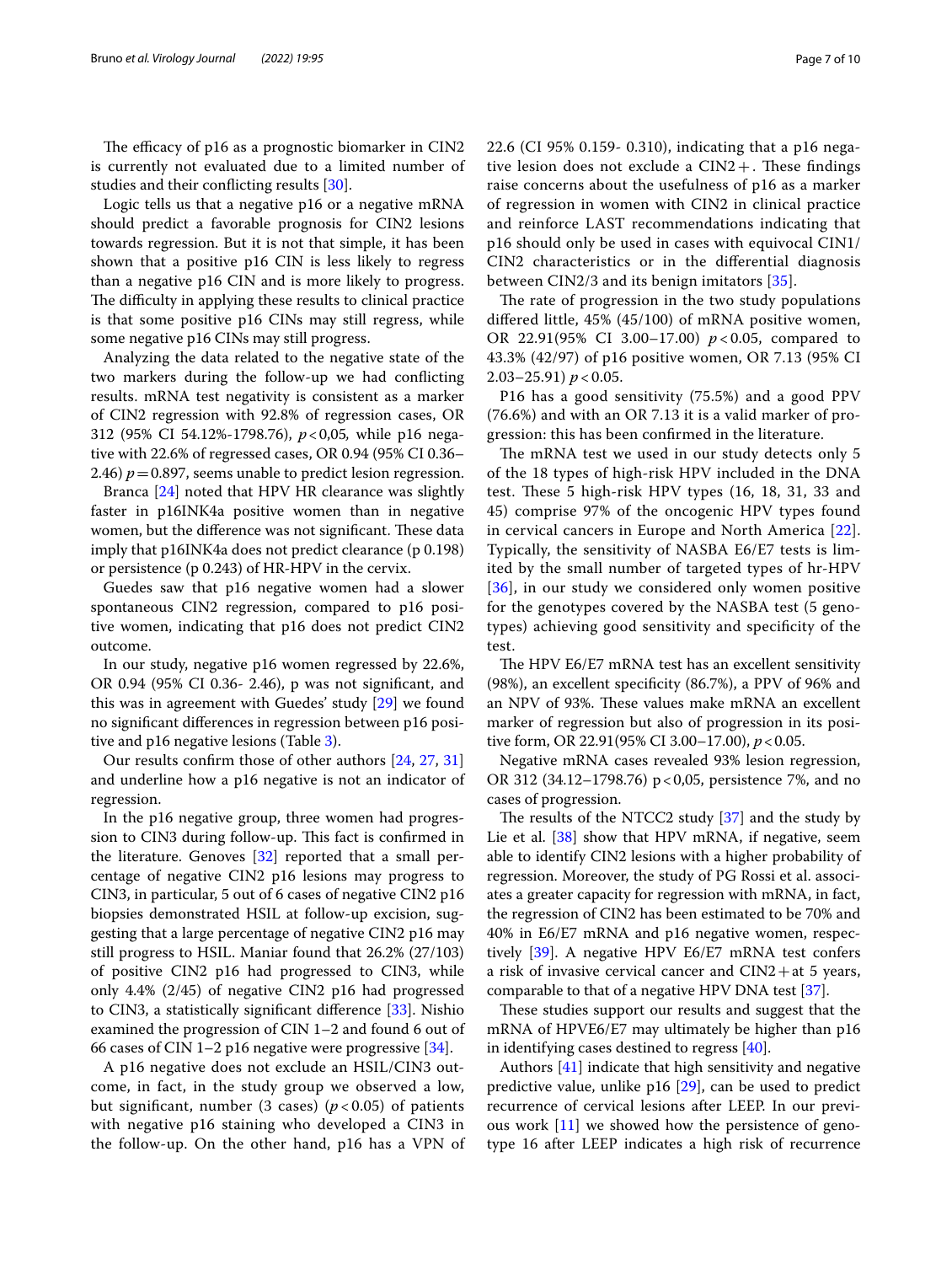of high-grade lesions. In a persistent HPV16 woman, detection of a positive mRNA emphasizes the risk of recurrence.

Thus, there is evidence that the positive p16 protein is a valid marker of lesion progression [\[24](#page-8-23)] the same result was not shown as a regression marker [[30\]](#page-8-28) when p16 is negative. E6/E7 mRNA is an excellent marker of regression but also of progression in its positive form with an OR 22.91(95% CI 3.00–17.00),  $p < 0.05$ . The mRNA of HPV E6/E7 may ultimately be higher than p16 in identifying cases destined to regress  $[40]$  $[40]$ . This different ability of p16 and mRNA to be indicators of regression can be explained by mechanisms that induce silencing of the p16INK4a gene by methylation of its promoter and overexpression of the BMI polycomb-1 gene as already evidenced in carcinomas with p16 negative [[42](#page-9-1)].

Oka et al. are the only authors who have investigated an association between viral DNA methylation and histologically confrmed CIN natural history. In his study (15 cases) there were 8 cases of CIN1/2 with progression to CIN3 and one case of CIN3 that regressed. Methylation rates of the L1 gene were signifcantly higher in the progression group [[43\]](#page-9-2), and it is in this direction that research is shifting, markers of epigenetic efects are among the most studied at the moment.

Our study has several strengths, not least the inclusion of a sample with restrictive inclusion criteria and a long 24-month follow-up performed by the operators themselves. In addition, all biopsies sampled inside or outside our department were reviewed by two pathologists to include only patients with "true" CIN2. The limitations of our research are mainly related to the small sample size and its retrospective nature. The retrospective nature did not permit the collection of all data such as the size of the initial lesion, the use of oral contraceptive pills, sexual practices and the use of drugs that can contribute to regression or persistence. Other factors that can infuence the results may be the state of the host's immune system, which can have a significant influence on the elimination of the lesion and the reversal of the frst oncogenic steps. This evidence could be increased by the fact that women underwent targeted biopsy every 6 months during follow-up. We cannot rule out that the biopsy may have stimulated the immune system and infuenced the natural history of CIN2 causing its regression. Another limitation of the study is the lack of exposure of HPV typing data in relation to p16 and mRNA results for incomplete data [[44\]](#page-9-3). Another possible limitation is the possible sampling errors of the histological sample and the same immunohistochemical technique that sometimes presents interpretative challenges. Diferences in the interpretation of staining and in the orientation of sections are an inevitable limitation of these investigations. Further prospective studies with more patients are needed to confrm the current fndings.

### **Conclusions**

We had a spontaneous regression rate of 23.4% of CIN2 in our study. The study sample, consisting of elderly hr-HPV positive women, is a high-risk population and explains the low regression rate, in contrast to the literature. We found no signifcant diferences in regression between p16 positive and p16 negative CIN2 lesions.

There is evidence that the p16 positive protein is a valid marker of lesion progression, however, the same result has not been shown as a marker of regression when p16 is negative; unlike HPV E6/E7mRNA, which is very useful as a marker of progression when it is positive and regression when it is negative.

Our experience shows that negative mRNA E6/E7 is a valid prognostic marker of CIN2 regression and therefore reduces overdiagnosis and the consequent overtreatment [[45\]](#page-9-4).

#### **Abbreviations**

HPV: Human papillomavirus; hr-HPV: High risk HPV; CIN2: Cervical intraepithelial Neoplasia grade 2; NASBA: Nucleic acid sequence-based amplifcation; IHC: Himmunohistochimical.

#### **Acknowledgements**

We wish to thank the Scientifc Bureau of the University of Catania for language support.

#### **Author contributions**

MTB designed the study; CN and SB collected the data; MTB and SB drafted. the manuscript; AG compiled the statistical data, GSV analyzed the data. All authors were involved in editing the manuscript. All authors read and approved the fnal manuscript.

#### **Funding**

No funding was involved in the preparation of this research.

#### **Availability of data and materials**

The datasets used and/or analyzed during the current study are available from the corresponding author on request.

#### **Declarations**

#### **Ethics approval and consent to participate**

The study protocol was notifed, according to the current legislation on observational studies provided by AIFA, to the Catania1 Ethics Committee of the Catania Polyclinic, which did not request additions or changes to the protocol. Furthermore, the Catania1 Ethics Committee of the Catania Polyclinic found the consent of the study participants unnecessary as the study concerned only the retrospective review of the medical database.

#### **Consent for publication**

Not applicable.

#### **Competing interests**

The authors declare that they have no conficts of interest.

#### **Author details**

<sup>1</sup> Department of General Surgery and Medical Surgery Specialties, Gynecological Clinic, University of Catania, Catania, Italy. <sup>2</sup> Gynecological Oncology,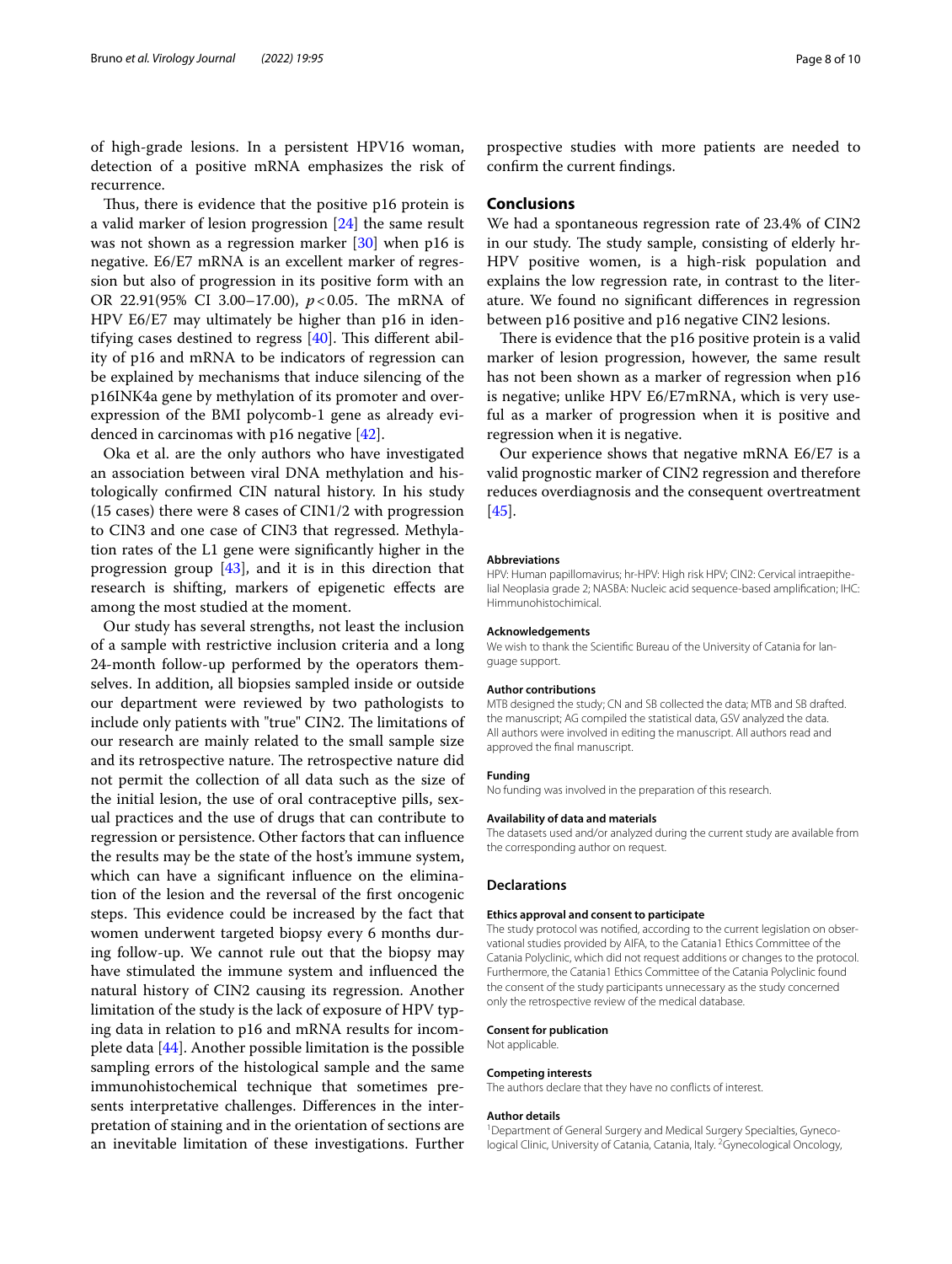Humanitas, Catania, Italy. <sup>3</sup> Multidisciplinary Research Center in Papillomavirus Pathology, University of Catania, Catania, Italy. <sup>4</sup>Department of Statistics, Sapienza University of Roma, Rome, Italy.

Received: 10 January 2022 Accepted: 11 May 2022 Published online: 27 May 2022

#### **References**

- <span id="page-8-0"></span>1. Richart RM, Barron BA. A follow-up study of patients with cervical dysplasia. Am J Obstet Gynecol. 1969;105(3):386–93.
- <span id="page-8-1"></span>2. Zur Hausen H. Papillomavirus infections: a major cause of human cancers. Biochim Biophysics Acta. 1996;1288:55–78.
- <span id="page-8-2"></span>3. Walboomers JM, et al. Human papillomavirus is a necessary cause of invasive cervical cancer worldwide. J Pathol. 1999;189:12–9.
- <span id="page-8-3"></span>4. ÖStör AG. Natural history of cervical intraepithelial Neoplasia: a critical review. Int J Gynecol Pathol. 1993;12(2):186–92.
- <span id="page-8-4"></span>5. Bruno MT, Cassaro N, Bica F, Boemi S. Progression of CIN1/LSIL HPV Persistent of the Cervix: Actual Progression or CIN3 Coexistence. Infect Dis Obst Gynecol. 2021;2021:6627531.
- <span id="page-8-5"></span>6. Darragh TM, Colgan TJ, Cox JT, Heller DS, Henry MR, Luff RD, McCalmont T, et al. The lower anogenital squamous terminology standardization project for hpv-associated lesions: Background and consensus recommendations from the college of american pathologists and the american society for colposcopy and cervical pathology. J Low Genit Tract Dis. 2012;16(3):205–42.
- <span id="page-8-6"></span>7. Brun JL, Letoffet D, Marty M, Griffier R, Ah-Kit X, Garrique I. Factors predicting the spontaneous regression of cervical high-grade squamous intraepithelial lesions (HSIL/CIN2). Arch Gynecol Obstet. 2021;303(4):1065–73.
- <span id="page-8-7"></span>8. Moscicki AB, Shiboski S, Hills NK, Powell KJ, Jay N, Hanson EN, et al. Regression of low-grade squamous intra-epithelial lesions in young women. Lancet. 2004;364(9446):1678–83.
- <span id="page-8-8"></span>9. Zhang J, Lu CX. Spontaneous regression of cervical intraepithelial neoplasia 2: a meta-analysis. Gynecol Obstet Invest. 2019;84(6):562–7.
- <span id="page-8-9"></span>10. Castle PE, Schifman M, Wheeler CM, Solomon D. Evidence for frequent regression of cervical intraepithelial neoplasia-grade 2. Obstet Gynecol. 2009;113(1):18–25.
- <span id="page-8-10"></span>11. Bruno MT, Ferrara M, Fava V, Barrasso G, Panella MM. A prospective study of women with ASCUS or LSIL pap smears at baseline and HPV E6/E7 mRNA positive: A 3-year follow-up. Epidemiol Infect. 2018;146(5):612–8.
- <span id="page-8-11"></span>12. Molden T, Nygard JF, Kraus I, Karlsen F, Nygard M, Skare GB, et al. Predicting CIN2+ when detecting HPV mRNA and DNA by PreTect HPV-proofer and consensus PCR: a 2-year follow-up of women with ASCUS or LSIL Pap smear. Int J Cancer. 2005;114:973–6.
- <span id="page-8-12"></span>13. McCredie M, Sharples KJ, Paul C, Baranyai J, Medley G, Jones RW, et al. Natural history of cervical neoplasia and risk of invasive cancer in women with cervical intraepithelial neoplasia 3: a retrospective cohort study. Lancet Oncol. 2008;9(5):425–34.
- <span id="page-8-13"></span>14. Tainio K, Athanasiou A, Tikkinen KAO, Aaltonen R, Cardenas J, et al. Clinical course of untreated cervical intraepithelial neoplasia grade 2 under active surveillance: systematic review and meta-analysis. BMJ. 2018;360:k49.
- <span id="page-8-14"></span>15. Moscicki AB, Ma Y, Wibbelsman C, Darragh TM, Powers A, Farhat S, et al. Rate of and risks for regression of CIN-2 in adolescents and young women. Obstet Gynecol. 2010;116(6):1373–80.
- <span id="page-8-15"></span>16. Rodriguez AC, Schifman M, Herrero R, et al. Longitudinal study of human papillomavirus persistence and cervical intraepithelial neoplasia grade 2/3: critical role of duration of infection. J Natl Cancer Inst. 2010;102:315–24.
- <span id="page-8-16"></span>17. Castle PE, Schifman M, Herrero R, et al. A prospective study of age trends in cervical human papillomavirus acquisition and persistence in Guanacaste. Costa Rica J Infect Dis. 2005;191:1808–16.
- <span id="page-8-17"></span>18. Discacciati MG, De Souza CAS, D'Otavianno MG, et al. Outcome of expectant management of cervical intraepithelial neoplasia grade 2 in women followed for 12 months. Eur J Obstet Gynecol Reprod Biol. 2011;155:204–8.
- <span id="page-8-18"></span>19. Miyamoto S, Morioka M, Hirota Y, Kushima M, Sekizawa A. The association between p16 and Ki-67 immunohistostaining and the progression of cervical intraepithelial neoplasia grade 2. Int J Gynaecol Obstet. 2016;134(1):45–8.
- <span id="page-8-19"></span>20. Ronco G, Giorgi-Rossi P, Carozzi F, et al. Efficacy of human papillomavirus testing for the detection of invasive cervical cancers and cervical intraepithelial neoplasia: a randomised controlled trial. Lancet Oncology. 2010;11:249–57.
- <span id="page-8-20"></span>21. Bruno MT, Ferrara M, Fava V, Rapisarda A, Coco A. HPV genotype determination and E6/E7 mRNA detection for management of HPV positive women. Virol J. 2018;15(1):52.
- <span id="page-8-21"></span>22. Munoz N, Bosch FX, De Sanjose S, et al. Epidemiological classifcation of human papillomavirus types associated with cervical cancer. N Engl J Med. 2003;348(6):518–27.
- <span id="page-8-22"></span>23. Cuschieri K, Wentzensen N. Human papillomavirus mRNA and p16 detection as biomarkers for the improved diagnosis of cervical neoplasia. Cancer Epidemiol Biomark Prev. 2008;17:10.
- <span id="page-8-23"></span>24. Bergeron C, Ordi J, Schmidt D, Trunk MJ, Keller T, Ridder R. Conjunctive p16INK4a testing signifcantly increases accuracy in diagnosing high-grade cervical intraepithelial neoplasia. Am J Clin Pathol. 2010;133:395–406.
- <span id="page-8-24"></span>25. Lee S, Kim H, Kim H, Kim C, Kim I. The utility of p16INK4a and Ki-67 as a conjunctive tool in uterine cervical lesions. Korean J Pathol. 2012;46(3):253–60.
- <span id="page-8-25"></span>26. Branca M, Ciotti M, Santini D, et al. p16INK4A expression is related to grade of CIN and high-risk human papillomavirus but does not predict virus clearance after conization or disease outcome. Int J Gynecol Pathol. 2004;23:354–65.
- <span id="page-8-26"></span>27. Genoves J, Alameda F, Mancebo G, et al. Human papillomavirus detection and p16INK4a expression in cervical lesions: a comparative study. Hum Pathol. 2014;45(4):826–33.
- 28. Tsoumpou I, Arbyn M, Kyrgiou M, et al. p16 (INK4a) immunostaining in cytological and histological specimens of the uterine cervix: a systematic review and meta-analysis. Cancer Treat Rev. 2009;35(3):210–20.
- <span id="page-8-27"></span>29. Guedes AC, Brenna SM, Coelho SA, Martinez EZ, Syrjänen KJ, Zeferino LC. p16(INK4a) expression does not predict the outcome of cervical intraepithelial neoplasia grade 2. Int J Gynecol Cancer. 2007;17:1099–103.
- <span id="page-8-28"></span>30. Miralpeix E, Genovés J, Maria Solé-Sedeño J, Mancebo G, Lloveras B, Bellosillo B, et al. Usefulness of p16(INK4a) staining for managing histological high-grade squamous intraepithelial cervical lesions. Mod Pathol. 2017;30:304–10.
- <span id="page-8-29"></span>31. Sagasta A, Castillo P, Saco A, Tornè A, et al. P16 staining has limited value in predicting the outcome of histological low-grade squamous intraepithelial lesions of the cervix. Mod Pathol. 2016;29:51–9.
- <span id="page-8-30"></span>32. Genovés J, Alameda F, Mancebo G, Solé JM, Bellosillo B, LLoveras B, et al. Human papillomavirus detection and p16 expression in cervical lesions: a comparative study INK4a. Human Pathol. 2014;45(4):826–33.
- <span id="page-8-31"></span>33. Maniar KP, Sanchez B, Paintal A, Gursel DB, Nayar R. Role of the biomarker p16 in downgrading -IN 2 diagnoses and predicting higher-grade lesions. Am J Surg Pathol. 2015;39:1708–18.
- <span id="page-8-32"></span>34. Nishio S, Fujii T, Nishio H, et al. p16(INK4a) immunohistochemistry is a promising biomarker to predict the outcome of low grade cervical intraepithelial neoplasia: comparison study with HPV genotyping. J Gynecol Oncol. 2013;24:215–21.
- <span id="page-8-33"></span>35. Darragh TM, Colgan TJ, Thomas CJ, et al. The lower anogenital squamous terminology standardization project for HPV-associated lesions: background and consensus recommendations from the College of American Pathologists and the American Society for Colposcopy and Cervical Pathology. Int J Gynecol Pathol. 2013;32:76-115.
- <span id="page-8-34"></span>36. Benevolo M, Vocaturo A, Caraceni D, French D, Rosini S, Zappacosta R, et al. Sensitivity, specifcity, and clinical value of human papillomavirus (HPV) E6/E7 mRNA assay as a triage test for cervical cytology and HPV DNA test. J Clin Microbiol. 2011;49(7):2643–50.
- <span id="page-8-35"></span>37. Zorzi M, Del Mistro A, Rossi PG, Laurino L, Battagello J, Lorio M, et al. Risk of CIN2 or more severe lesions after negative HPV-mRNA E6/E7 overexpression assay and after negative HPV-DNA test: concurrent cohorts with a 5-year follow-up. Int J Cancer. 2020;146(11):3114–23.
- <span id="page-8-36"></span>38. Lie AK, Risberg B, Borge B, Sandstad B, Delabie J, Rimala R, Onsrud M, Thoresen S. DNA-versus RNA-based methods for human papillomavirus detection in cervical neoplasia. Gynecol Oncol. 2005;97(3):908–15.
- <span id="page-8-37"></span>39. Rossi PG, Carozzi F, Ronco G, Allia E, Bisanzi S. Anna gillio-tos p16/ki67 and E6/E7 mRNA accuracy and prognostic value in triaging HPV DNA-positive women. JNCI J Natl Cancer Inst. 2021;113(3):105.
- <span id="page-8-38"></span>40. Mills AM, Dirks DC, Poulter MD, Mills SE, Stoler MH. HR-HPV E6/E7 mRNA in situ hybridization: validation against PCR, DNA in situ hybridization,